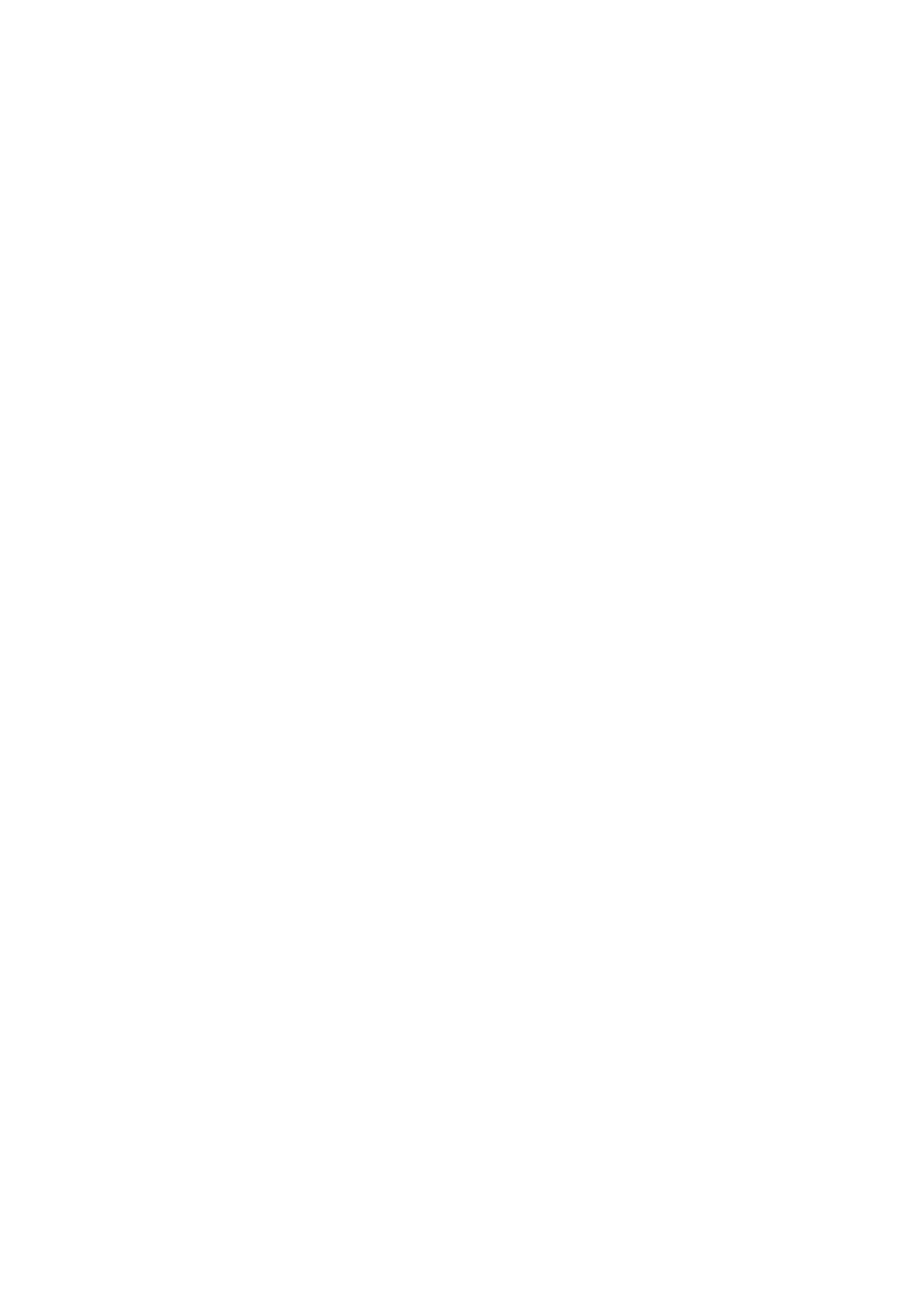# **CONTENTS**

| 1. |        |                                                             |  |  |  |  |  |  |
|----|--------|-------------------------------------------------------------|--|--|--|--|--|--|
| 2. |        |                                                             |  |  |  |  |  |  |
|    | 2.1.   |                                                             |  |  |  |  |  |  |
|    | 2.2.   | What the Nutrient Management Guide (RB209) says at present2 |  |  |  |  |  |  |
| 3. |        | CURRENT RB209 ADJUSTMENTS EXTENDED FOR NEW PRICES3          |  |  |  |  |  |  |
|    | 3.1.   |                                                             |  |  |  |  |  |  |
|    | 3.2.   |                                                             |  |  |  |  |  |  |
| 4. |        |                                                             |  |  |  |  |  |  |
|    | 4.1.   |                                                             |  |  |  |  |  |  |
|    | 4.1.1. |                                                             |  |  |  |  |  |  |
|    | 4.1.2. |                                                             |  |  |  |  |  |  |
|    | 4.1.3. |                                                             |  |  |  |  |  |  |
|    | 4.1.4. |                                                             |  |  |  |  |  |  |
|    | 4.2.   | Data used to check what RB209 is currently recommending9    |  |  |  |  |  |  |
| 5. |        |                                                             |  |  |  |  |  |  |
|    | 5.1.   |                                                             |  |  |  |  |  |  |
|    | 5.2.   |                                                             |  |  |  |  |  |  |
|    | 5.3.   |                                                             |  |  |  |  |  |  |
|    | 5.4.   |                                                             |  |  |  |  |  |  |
| 6. |        |                                                             |  |  |  |  |  |  |
|    | 6.1.   |                                                             |  |  |  |  |  |  |
|    | 6.2.   |                                                             |  |  |  |  |  |  |
| 7. |        |                                                             |  |  |  |  |  |  |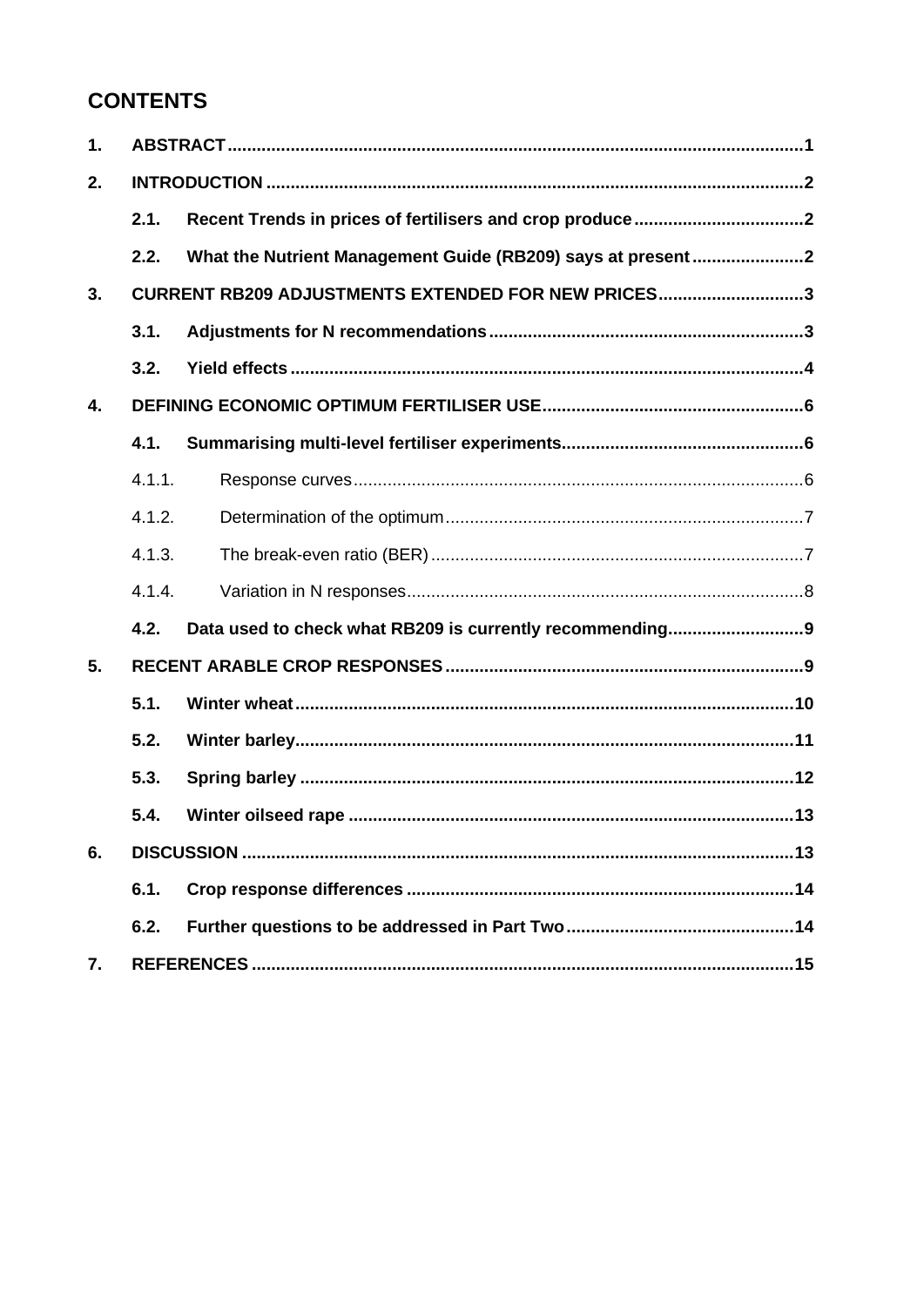### **1. Abstract**

This is Part One of a two-part study to help cereal and oilseed growers respond appropriately to the large increases in prices of manufactured nitrogen (N) fertilisers for use in 2022. Part One considers adjustments to the total amounts of N to be applied.

Economic optimum amounts of fertiliser N decrease as the break-even price ratio (BER) between grain and fertiliser N increase. Current RB209 recommendations were devised for a BER of 5 kg cereal grain to 1 kg N and RB209 tables for BER adjustments extend to a N price of £1.40/kg. However, recent prices of fertiliser N have reached £2.00/kg and may go higher before spring 2022, so the RB209 tables have been extended here up to £2.50/kg N. Cereal grain and rapeseed prices have also been strong of late, so the tables have also been extended to prices of £350/tonne and £700/tonne respectively.

These new tables indicate that, if grain and rapeseed prices were held at £200/tonne and £400/tonne, the optimal change in use of ammonium nitrate fertiliser, due to an increase in its price from £345 (BER=5  $\&$  2 $\frac{1}{2}$ ) to £690/tonne (BER=10  $\&$  5), is to reduce its use by 50 kg/ha N on cereals and by 70 kg/ha N on oilseeds. The resulting changes in yield would be -0.36 t/ha and - 0.25 t/ha respectively. However, recent increases in oilseed prices to ~£500/tonne have mitigated this oilseed adjustment to -50 kg/ha N.

This review then considers whether new evidence justifies a change in the way that price adjustments are currently recommended in RB209. After describing conventional methods for determining N optima from results of experiments with fertiliser N on crop yields, responses to fertiliser N in recent experiments [(i) 46 on winter wheat, (ii) 6 on winter barley, (iii) 11 on spring barley, and (iv) 22 on winter oilseed rape] are compared with the standard responses used to determine current price adjustments in RB209.

It is concluded that the extended adjustment tables are satisfactory for winter wheat and for winter oilseed rape. They are also adequate for winter and spring barley at present, but some further consideration should be given to whether adjustments for barley should be somewhat less than for wheat.

Part Two of this study will be reported in January 2022 and will consider issues such as how to prioritise more expensive fertiliser N on particular fields and crops, meeting crop quality specifications, and maximising the value of recycled N from livestock and legumes.

1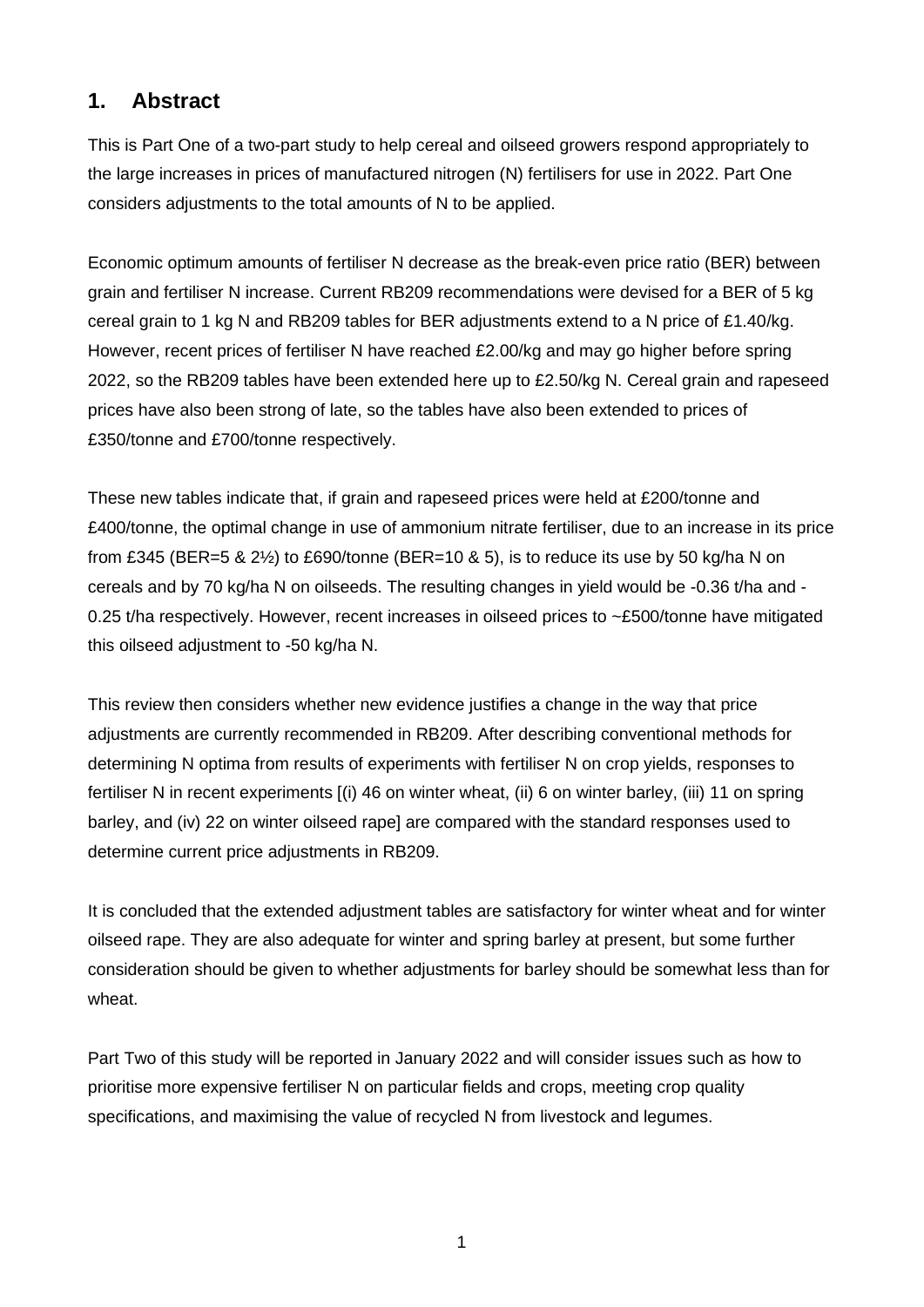### **2. Introduction**

This is the first part of a two-stage study of how the arable cropping industry can best respond to the recent sharp increases in prices and availability of manufactured fertilisers. This first part just addresses use of nitrogen (N) fertilisers on the major arable crops, wheat, barley and oilseed rape. The second part of this study will be reported in January 2022, and will consider other arable crops, and other aspects of crop nutrition management that are affected by the sharp increase in prices.

#### **2.1. Recent Trends in prices of fertilisers and crop produce**

Associated with sharp increases in energy prices during 2021, and with limits on availability of natural gas, prices of manufactured N fertilisers have increased, and their availability for on-farm delivery has reduced.

Farmers and farm suppliers need guidance on how best to respond to these changes; their main concerns are to know whether, and by how much, they should reduce the rates of fertiliser N that they normally apply, and by how much this will reduce their crop yields.

The fertiliser experiments that have habitually been conducted on the major arable crops since the use of manufactured fertilisers began have regularly been reviewed in order to support farmers' decision-making on fertiliser use, and recommendations have been produced and regularly revised accordingly, currently published as the AHDB Nutrient Management Guide (RB209; AHDB, 2016).

### **2.2. What the Nutrient Management Guide (RB209) says at present**

The current version of the AHDB Nutrient Management Guide (RB209) includes Tables 4.22 & 4.28 to show how N recommendations should be adjusted for changes in prices of fertiliser or crop produce. These tables were introduced in the 8<sup>th</sup> edition of RB209 (Defra, 2010 pages 106 & 116) from experimental evidence collated up to 2008; their content has not been revised since AHDB took responsibility for RB209. The tables were produced assuming the shape of the crop response around the optimum rate of fertiliser N is the same for all cereals and a different response curve is representative of all oilseeds.

These tables no longer address the current and expected range of prices for grains and fertilisers, so they are extended in Section 2, and effects on crop yields are tabulated.

It is also possible, with changes in varieties, and with further evidence since these tables were included in the 9<sup>th</sup> Edition of RB209 (AHDB, 2016) that the assumption of a standard response shape for all cereals and another for all oilseeds needs to be changed. Section 3 of this report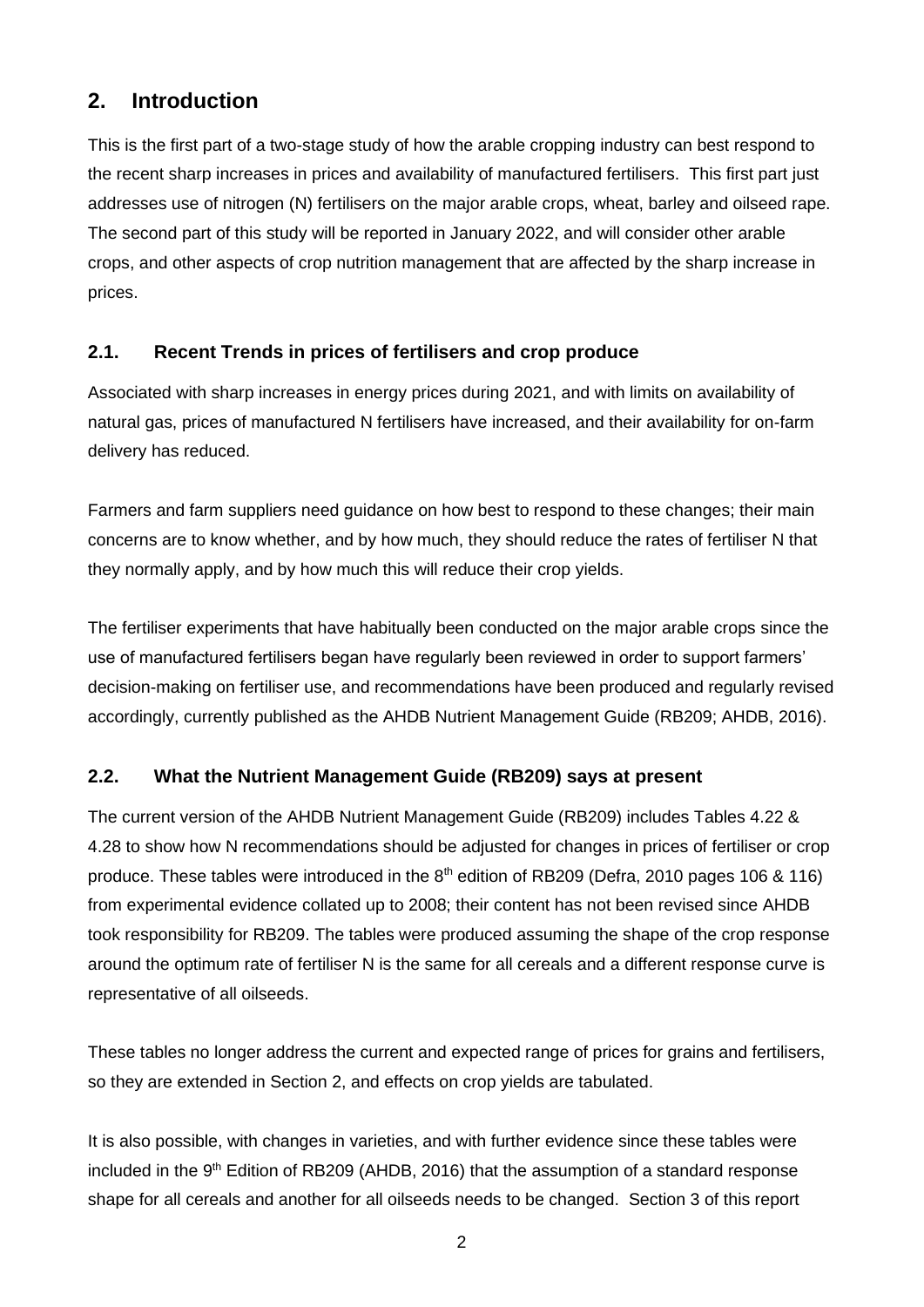therefore shows how N optima are defined and Section 4 shows how response curves from recent experiments compare with the standard response assumed in RB209 at present, and in the extended tables presented in Section 2.

### **3. Current RB209 adjustments extended for new prices**

The tables provided below use the same N response parameters that were used to create Tables 4.22 (Cereals) and 4.28 (Oilseeds) in RB209, but they have been extrapolated to embrace the new range of prices for both grains and fertilisers.

### **3.1. Adjustments for N recommendations**

#### **Table 3.1: Extended version of Table 4.22 in RB209 to embrace current prices and trends for cereals.**

| Source of N                            | <b>Fertiliser</b><br><b>N</b> content | <b>Fertiliser Cost</b> |          |                |                |                                                 |        |        |        |        |
|----------------------------------------|---------------------------------------|------------------------|----------|----------------|----------------|-------------------------------------------------|--------|--------|--------|--------|
|                                        | $\%$                                  | £/tonne product        |          |                |                |                                                 |        |        |        |        |
| <b>Ammonium Nitrate</b>                | 34.5%                                 | £173                   | £259     | £345           | £431           | £518                                            | £604   | £690   | £776   | £863   |
| <b>Urea</b>                            | 46.0%                                 | £230                   | £345     | £460           | £575           | £690                                            | £805   | £920   | £1,035 | £1,150 |
| <b>Urea-Ammonium Nitrate</b><br>Liquid | 28.0%                                 | £140                   | £210     | £280           | £350           | £420                                            | £490   | £560   | £630   | £700   |
| Cost of fertiliser nitrogen            | £/kg N                                | £0.50                  | £0.75    | £1.00          | £1.25          | £1.50                                           | £1.75  | £2.00  | £2.25  | £2.50  |
|                                        | <b>Grain sale price</b>               |                        |          |                |                | <b>Change to recommendation for ALL CEREALS</b> |        |        |        |        |
|                                        | £/tonne                               |                        |          |                |                | kg/ha N                                         |        |        |        |        |
|                                        | 50                                    | $-50$                  | $-85$    | $-115$         | $-135$         | $-155$                                          | $-170$ | $-185$ | $-195$ | $-205$ |
|                                        | 75                                    | $-20$                  | $-50$    | $-75$          | $-95$          | $-115$                                          | $-130$ | $-140$ | $-155$ | $-165$ |
|                                        | 100                                   | 0                      | $-30$    | $-50$          | $-70$          | $-85$                                           | $-100$ | $-115$ | $-125$ | $-135$ |
|                                        | 125                                   | 15                     | $-10$    | $-35$          | $-50$          | $-65$                                           | $-80$  | $-90$  | $-105$ | $-115$ |
| decrease                               | 150                                   | 25                     | $\bf{0}$ | $-20$          | $-35$          | $-50$                                           | $-65$  | $-75$  | $-85$  | $-95$  |
| increase                               | 175                                   | 30                     | 10       | $-10$          | $-25$          | $-40$                                           | $-50$  | $-60$  | $-70$  | $-80$  |
|                                        | 200                                   | 35                     | 15       | $\pmb{0}$      | $-15$          | $-30$                                           | $-40$  | $-50$  | $-60$  | $-70$  |
|                                        | 225                                   | 40                     | 25       | $5\phantom{1}$ | $-5$           | $-20$                                           | $-30$  | $-40$  | $-50$  | $-60$  |
|                                        | 250                                   | 45                     | 30       | 15             | $\pmb{0}$      | $-10$                                           | $-25$  | $-35$  | $-40$  | $-50$  |
|                                        | 275                                   | 50                     | 35       | 20             | $5\phantom{1}$ | $-5$                                            | $-15$  | $-25$  | $-35$  | $-45$  |
|                                        | 300                                   | 55                     | 35       | 25             | 10             | $\mathbf 0$                                     | $-10$  | $-20$  | $-30$  | $-35$  |

Values in Table 2.1 have been determined using the same response parameters as in Table 4.22 of RB209.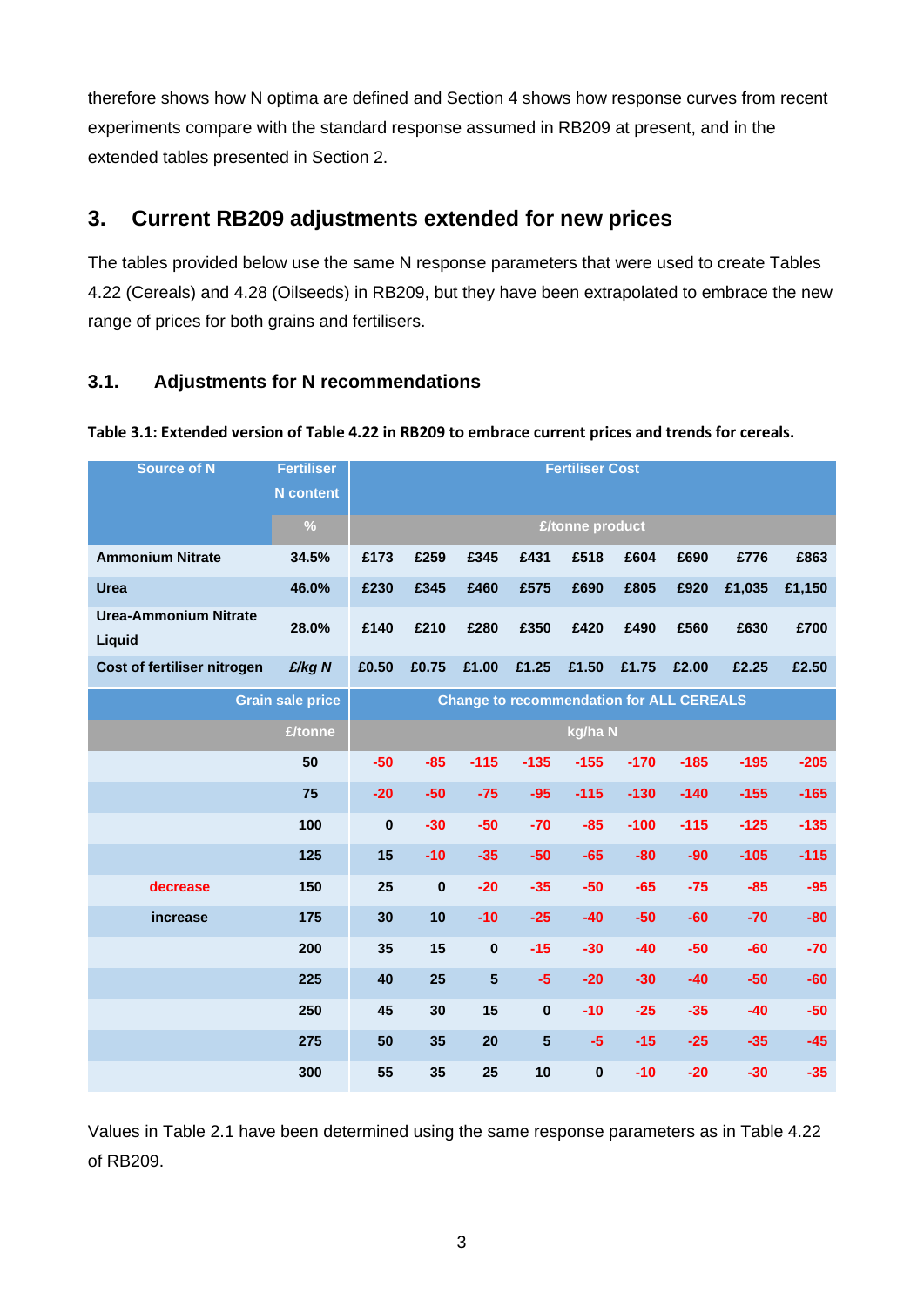#### **Table 3.2: Extended version of Table 4.28 in RB209 to embrace current prices and trends for oilseeds.**

| <b>Source of N</b>                     | <b>Fertiliser</b><br><b>N</b> content | <b>Fertiliser Cost</b> |             |                                                  |          |           |          |        |        |        |
|----------------------------------------|---------------------------------------|------------------------|-------------|--------------------------------------------------|----------|-----------|----------|--------|--------|--------|
|                                        | $\frac{0}{0}$                         | £/tonne product        |             |                                                  |          |           |          |        |        |        |
| <b>Ammonium Nitrate</b>                | 34.5%                                 | £173                   | £259        | £345                                             | £431     | £518      | £604     | £690   | £776   | £863   |
| <b>Urea</b>                            | 46.0%                                 | £230                   | £345        | £460                                             | £575     | £690      | £805     | £920   | £1,035 | £1,150 |
| <b>Urea-Ammonium Nitrate</b><br>Liquid | 28.0%                                 | £140                   | £210        | £280                                             | £350     | £420      | £490     | £560   | £630   | £700   |
| Cost of fertiliser nitrogen            | £/kg N                                | £0.50                  | £0.75       | £1.00                                            | £1.25    | £1.50     | £1.75    | £2.00  | £2.25  | £2.50  |
|                                        | Rapeseed sale price                   |                        |             | <b>Change to recommendation for ALL OILSEEDS</b> |          |           |          |        |        |        |
|                                        | £/tonne                               |                        |             |                                                  |          | kg/ha N   |          |        |        |        |
|                                        | 200                                   | $\bf{0}$               | $-40$       | $-70$                                            | $-90$    | $-110$    | $-120$   | $-130$ | $-150$ | $-160$ |
|                                        | 250                                   | 20                     | $-20$       | $-50$                                            | $-70$    | $-80$     | $-100$   | $-110$ | $-120$ | $-130$ |
|                                        | 300                                   | 40                     | $\mathbf 0$ | $-30$                                            | $-50$    | $-70$     | $-80$    | $-90$  | $-110$ | $-120$ |
| decrease                               | 350                                   | 50                     | 10          | $-10$                                            | $-30$    | $-50$     | $-70$    | $-80$  | $-90$  | $-100$ |
| increase                               | 400                                   | 70                     | 30          | $\bf{0}$                                         | $-20$    | $-40$     | $-50$    | $-70$  | $-80$  | $-90$  |
|                                        | 450                                   | 80                     | 40          | 10                                               | $-10$    | $-30$     | $-40$    | $-60$  | $-70$  | $-80$  |
|                                        | 500                                   | 90                     | 50          | 20                                               | $\bf{0}$ | $-20$     | $-30$    | $-50$  | $-60$  | $-70$  |
|                                        | 550                                   | 90                     | 60          | 30                                               | 10       | $-10$     | $-20$    | $-40$  | $-50$  | $-60$  |
|                                        | 600                                   | 100                    | 70          | 40                                               | 20       | $\pmb{0}$ | $-10$    | $-30$  | $-40$  | $-50$  |
|                                        | 650                                   | 110                    | 70          | 50                                               | 20       | 10        | $-10$    | $-20$  | $-30$  | $-40$  |
|                                        | 700                                   | 120                    | 80          | 50                                               | 30       | 10        | $\bf{0}$ | $-10$  | $-20$  | $-30$  |

Values in Table 2.2 have been determined using the same response parameters as in Table 4.28 of RB209.

The tables above are provided in the same format as is used in the AHDB Nutrient Management Guide (RB209).

However, for users who are more familiar with calculating their own BERs, it is also possible to present the same information in a more efficient graphical format (Fig. 2.1).

#### **3.2. Yield effects**

Whilst adjustments to recommendations set out in Sections 2.1 and 2.2 will maximise the margin over fertiliser cost, they will also cause decreases in grain production. These have been estimated in Table 2.3 using the same response functions as in Tables 2.1 and 2.2.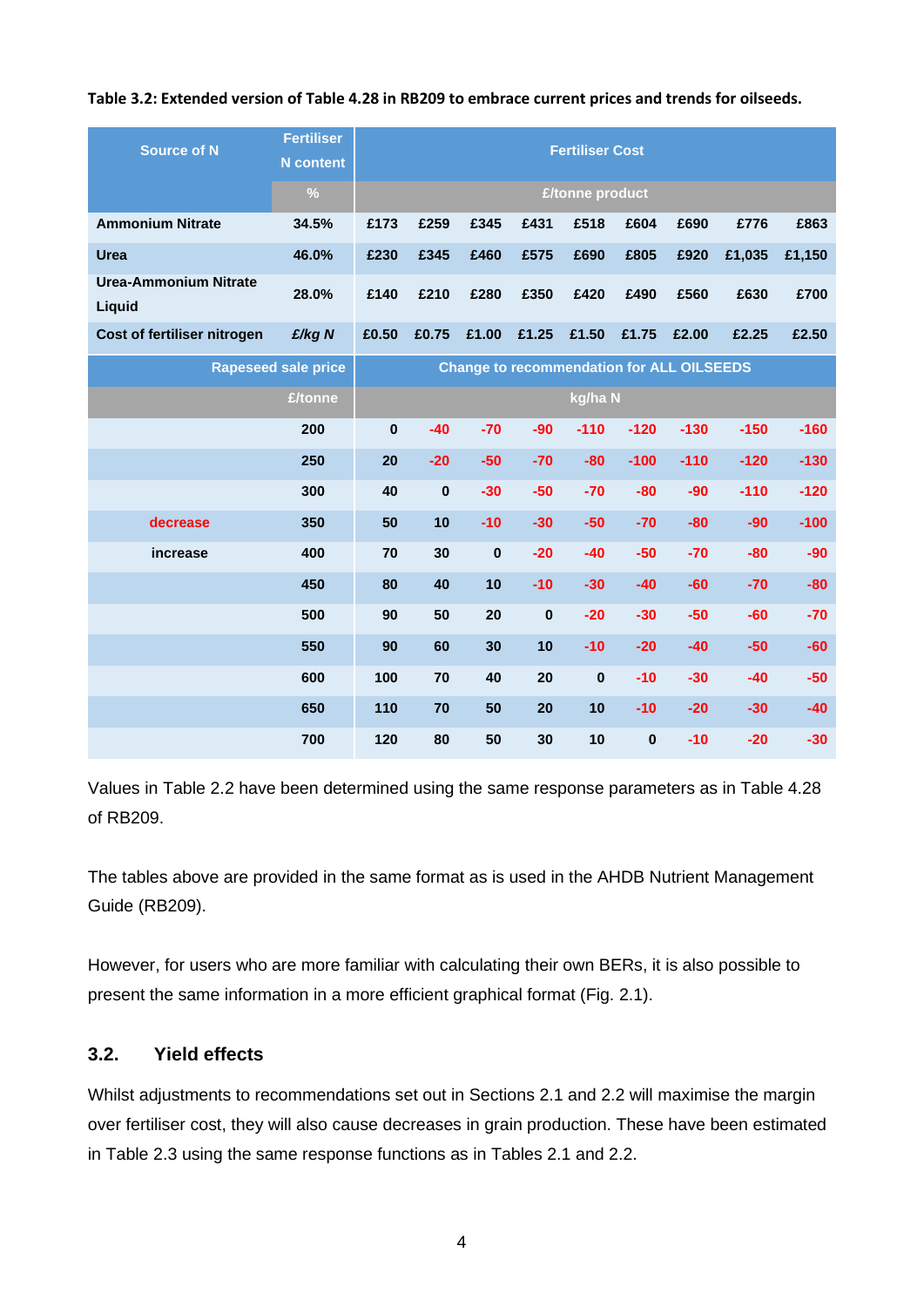**Table 3.3: Effect on grain yield of adjusting N applied from the optimum at a break-even price ratio of 5 kg grain per kg N for cereals or 2½ kg seed per kg N for oilseeds.** 

|                                         | <b>CEREALS</b>        | <b>OILSEEDS</b> |  |  |  |  |  |
|-----------------------------------------|-----------------------|-----------------|--|--|--|--|--|
| <b>Reduction in N</b><br>applied, kg/ha | Effect on yield, t/ha |                 |  |  |  |  |  |
| 0                                       | 0.00                  | 0.00            |  |  |  |  |  |
| $-10$                                   | $-0.05$               | $-0.03$         |  |  |  |  |  |
| $-20$                                   | $-0.12$               | $-0.06$         |  |  |  |  |  |
| $-30$                                   | $-0.19$               | $-0.09$         |  |  |  |  |  |
| $-40$                                   | $-0.27$               | $-0.12$         |  |  |  |  |  |
| $-50$                                   | $-0.36$               | $-0.16$         |  |  |  |  |  |
| -60                                     | $-0.47$               | $-0.21$         |  |  |  |  |  |
| $-70$                                   | $-0.59$               | $-0.25$         |  |  |  |  |  |
| -80                                     | $-0.72$               | $-0.31$         |  |  |  |  |  |
| $-90$                                   | $-0.87$               | $-0.37$         |  |  |  |  |  |
| $-100$                                  | $-1.04$               | $-0.43$         |  |  |  |  |  |

Adjustments to N recommendations (kg/ha)



**Figure 3.1: How adjustments to fertiliser N recommendations presented in Tables 2.1 & 2.2 relate to the Break-Even price Ratios for cereals and oilseeds.**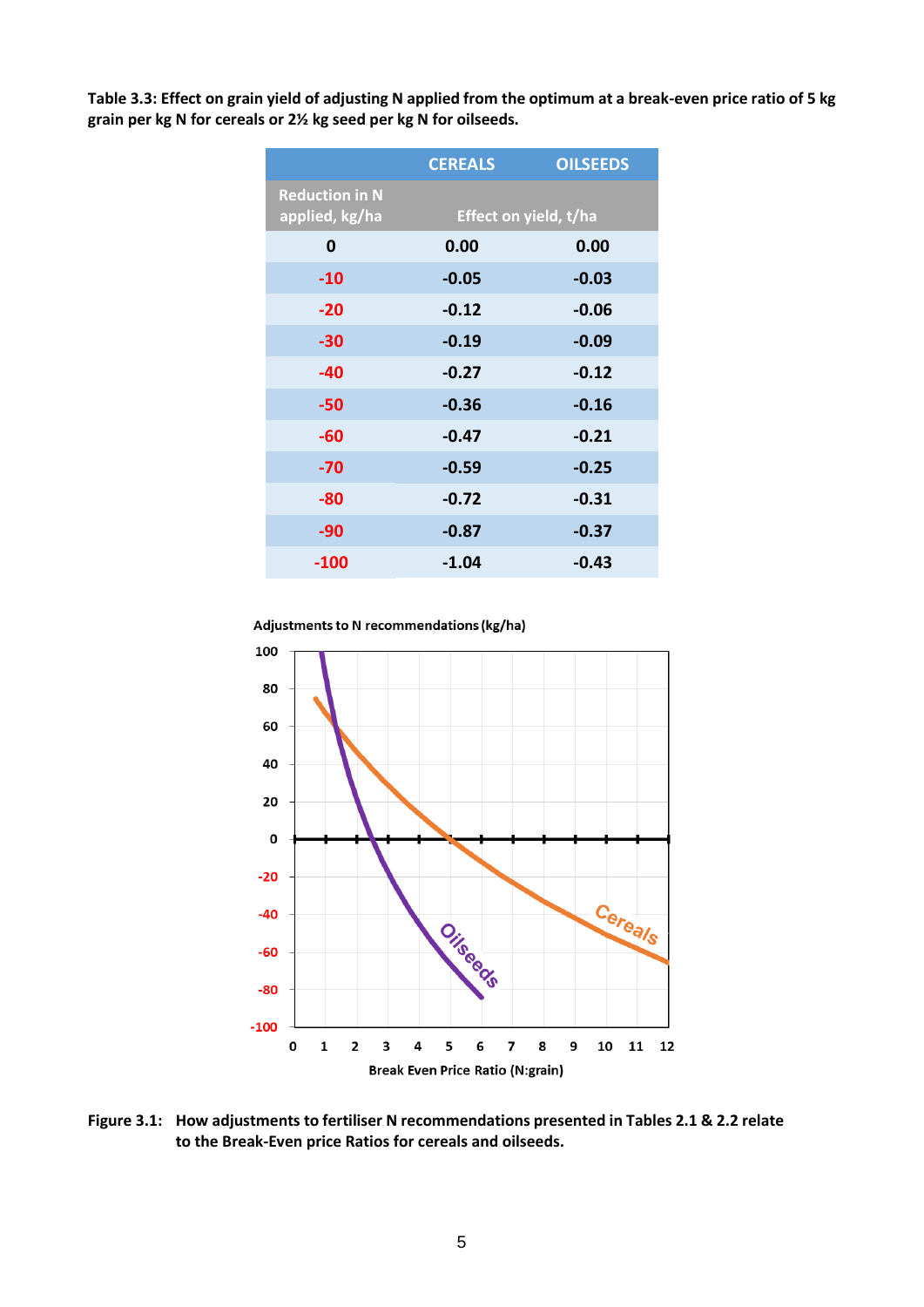### **4. Defining economic optimum fertiliser use**

The purpose of this section is to describe how crops respond to fertiliser N, to show how economic optimum amounts of fertiliser N are determined from experimental evidence, and to explain how price changes affect these economic optima.

#### **4.1. Summarising multi-level fertiliser experiments**

Response experiments have been conducted on arable crops since World War II and before (Crowther & Yates 1941). Results show huge variability in fertiliser effects, but they predominantly show that the applications of fertiliser N increase crop yields with diminishing increments in yield with each additional N increment. In order to interpret these experiments, it is necessary to find a way of interpolating crop effects between the amounts of fertiliser that were tested. This is done by statistically fitting algebraically defined response curves to the yield data.

#### **4.1.1. Response curves**

After much debate through the 1960s and 1970s about the most appropriate form of response curve to use to describe yield responses to N, the linear plus exponential (LpE) function was adopted for derivation of the government's fertiliser recommendations for all combinable crops (George, 1984). [Note that a two split line function was adopted for sugar beet (Jaggard *et al*., 2009).] Current approaches to curve fitting are described in detail by Sylvester-Bradley *et al.* (2014).



#### **Figure 4.1: Example N response data and fitted LpE curve for an experiment on winter wheat at ADAS High Mowthorpe in 2005.**

The LpE function takes the form:

$$
y = a + b \times r^N + c \times N
$$

where y is the yield in t/ha at 0.85 g/g DM, N is the total fertilizer N applied (kg/ha), and a, b, c and r are parameters determined by statistical fitting.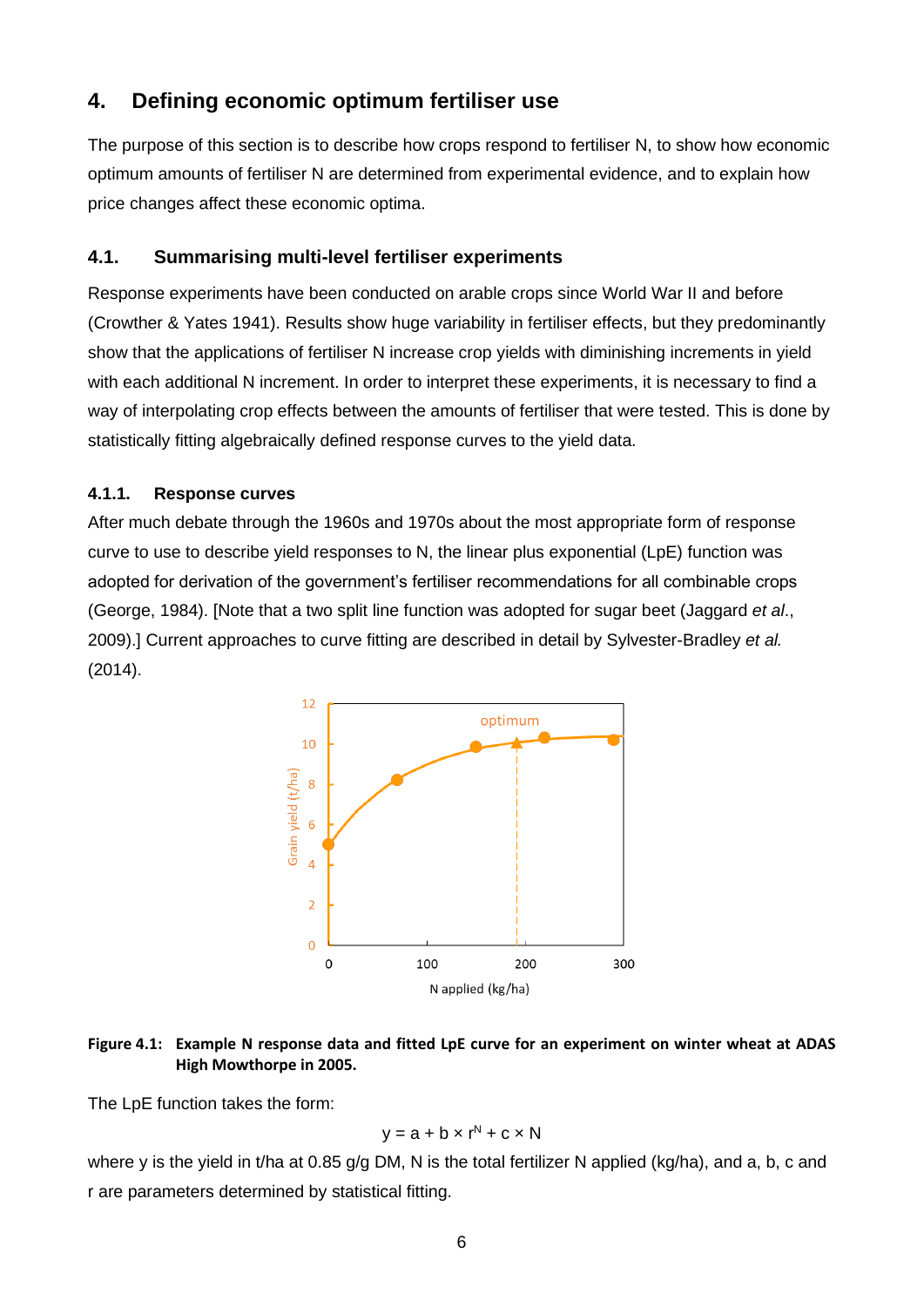#### **4.1.2. Determination of the optimum**

The economic optimum (Nopt) is defined as the point at which the value of extra grain produced ceases to exceed the cost of the extra N applied. Nopt can be determined from parameters from the LpE function as follows:

Nopt = [Ln{(P/1000 − c)/(b × Ln r)}]/Ln r

where P is the price ratio of N (£/kg) to grain (£/kg) or 'Break-Even Ratio' (BER), taken in the current version of RB209 as five. It is important to note that determination of Nopt does not depend on the 'a' parameter from the LpE function; it only depends on the b, c and r parameters. The optimum yield (Yopt) at Nopt can then be determined by using the Nopt value in the LpE function above.

#### **4.1.3. The break-even ratio (BER)**

The BER increases as fertiliser prices increase and decreases as grain prices increase. Over the decades both have tended to vary together, so the BER used in fertiliser recommendations remained set at 3:1 from the inception of recommendations in 1967 until the 8<sup>th</sup> Edition of RB209 was published in 2010 when it was increased to 5:1.



#### **Figure 4.2: Based on the average shape of response for cereals in RB209, effects of increasing the breakeven price ratio (BER) from 3:1 on optimum N, optimum grain yield and margin over N cost assuming grain price is £150/t.**

As the BER increases, Nopt, Yopt and the margin of grain value over N cost all decrease (Fig. 2.2). However, the extent to which they decrease depends on the shape of the response to N, as described by the LpE function. The most influential LpE parameter on these effects is 'r', the next most influential is 'c', and the least is 'b', noting that the 'a' parameter has no influence at all. Thus, if the response to N is fairly 'flat' as for oilseeds (Fig. 3.3) the effect of a change in BER from say 5 to 8 will be larger than if the response to N changes 'sharply' i.e. over a small range of N applied as for cereal in Fig. 3.3.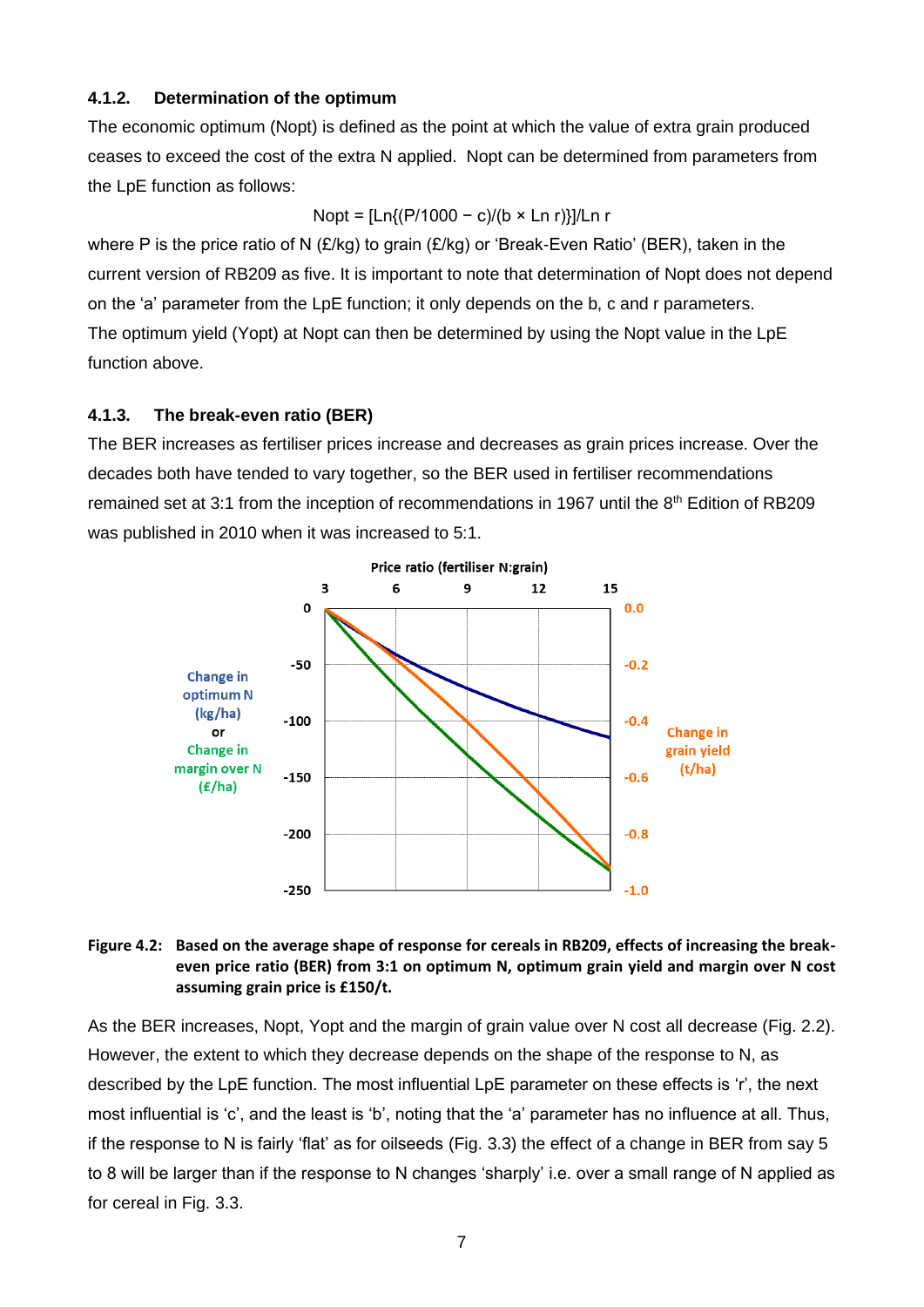

**Figure 4.3: Average response shapes for cereals and oilseeds to applied N as used in the current version of RB209 showing optima at break-even price ratios (BER) of 5:1 and 2½:1 respectively (diamonds) and of 8:1 and 4:1 respectively (circles).**

#### **4.1.4. Variation in N responses**

Most of the large variation in N responses and N optima is seen to be reflected in the values of the 'a' and 'b' parameters of the LpE function; much less variation is seen in the 'c' and 'r' parameters. Thus, the shapes of N responses are much less variable than their asymptotes and their intercepts.

The main factors seen to affect the shapes of yield responses to N are site and crop species. Most of the many experiments comparing varieties have found that allowing different values for the 'r' parameter between varieties is not justified.

However, it is to be expected that experiments where high N amounts reduce crop yields (through increased lodging or disease) will show a sharper change in N responses than experiments where little or no lodging occurs.

Thus, the prime question addressed here is whether, after a recent focus of experimentation on non-wheat cereals, especially on barleys which are more prone to lodging than wheats, there might be sufficient evidence to recommend different adjustments for changes in BER than are currently provided in RB209.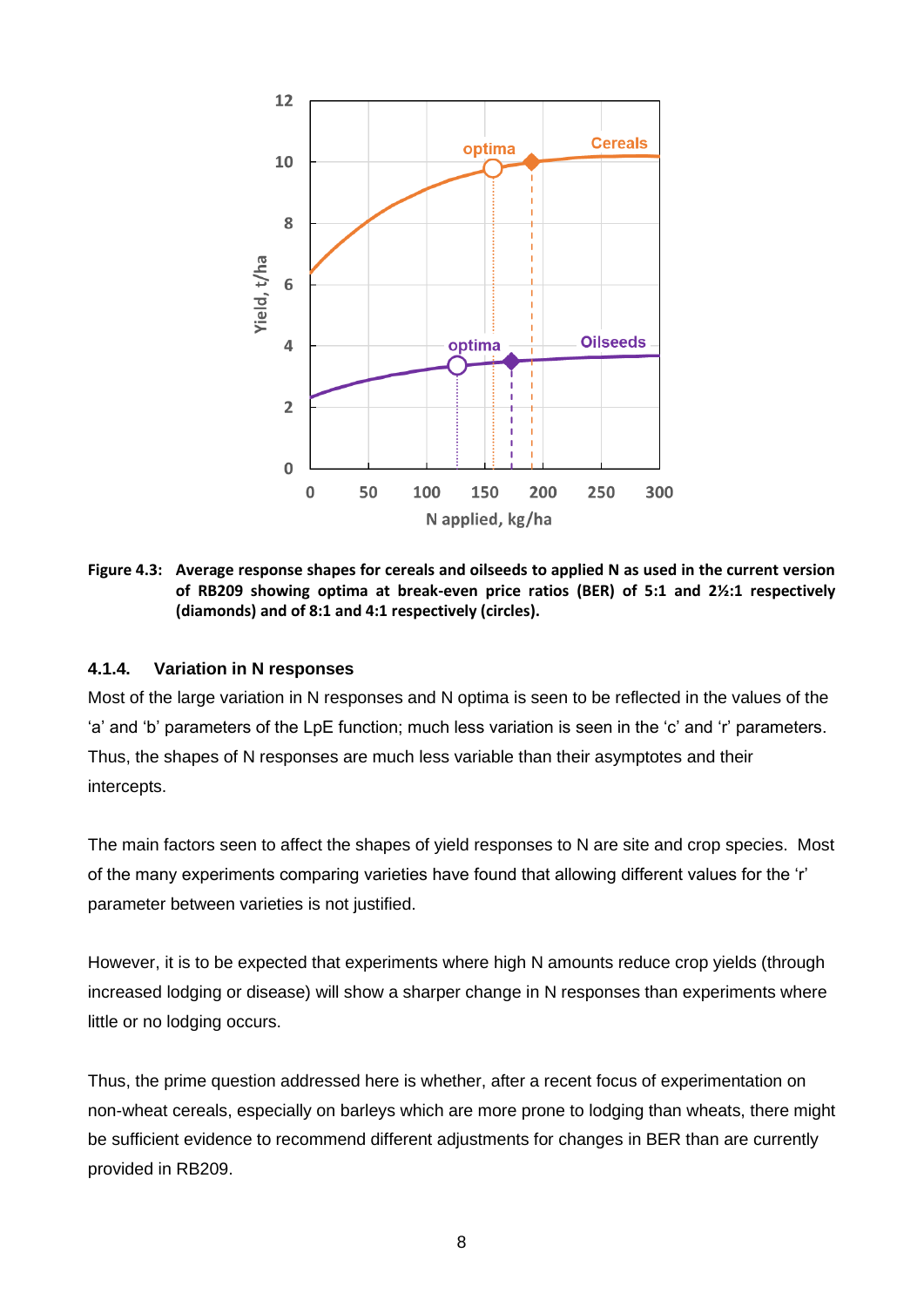### **4.2. Data used to check what RB209 is currently recommending**

Multi-site, multi-season data were collated from recent series of N response experiments funded by AHDB, Defra, LINK, TSB, Yara, CF Fertilisers, Syngenta, Limagrain, Koch, CF Fertilisers, BASF and others. Publicly available reports all crops are by Roques *et al.* (2016), for winter wheat are by Kindred *et al.* (2018) and Sylvester-Bradley *et al.* (2015), for winter barley are by Kendall et al. (2017), for spring barley are by Kendall *et al*. (2021), and for oilseed rape are by Berry & Spink (2009) and Sylvester-Bradley et al. (2015).

Some experiments included factorial comparisons with N timings, varieties, or other nutrients. It was generally found that differences in shape of responses were mainly between site-seasons (rather than within site-seasons) i.e. curves fitted to a series of varieties all compared within the same trial (site-season) had the same or very similar 'c' and 'r' parameters for the LpE function. To avoid an impression of spurious precision in the evidence base for the crops where multiple varieties were being tested only one representative response curve was selected from each siteseason for this review.

#### **Crop type Winter wheat Winter Barley Spring Barley Winter Oilseed Rape** No. of N Response trials 46 6 11 22

#### **Table 4.1: Datasets used to inform adjustments**

These selected responses are reported in Section 4 below.

### **5. Recent arable crop responses**

included

To determine whether adjustments to N recommendations for cereals and oilseeds in the current version of RB209 are still appropriate, this section presents N responses curves collated from more recent experiments on each major cereal type and oilseed rape (Table 3.1) and compares them with the standard response curves used.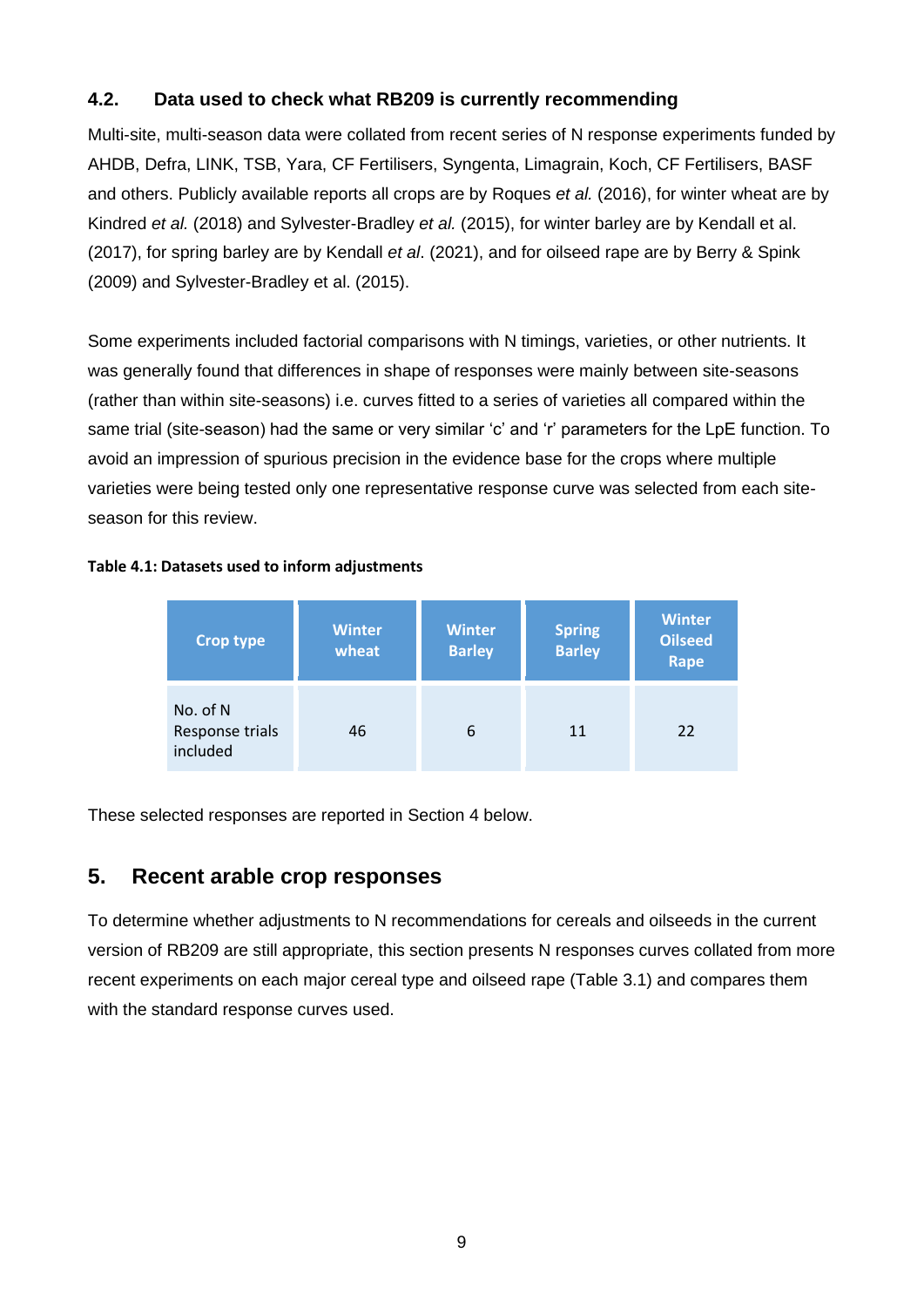

Difference in N applied from the optimum at BER 5:1, kg/ha

**Figure 5.1: Effects on grain yield of altering N applied from the optimum amount at a break-even ration (BER) of 5:1 kg grain per kg N for (i) N response curves (fine grey lines) fitted to yield data from 46 winter wheat experiments conducted between harvest 2009 and harvest 2015, (ii) their mean (grey circles), and (iii) the standard response curve (bold line) used to adjust N recommendations in Table 4.22 of RB209 since 2008.** 

In Fig. 4.1 the mean of recent experiments coincides very closely with the RB209 standard curve, although some variation in the shapes of recent N responses is apparent, so there will be some imprecision resulting from using the RB209 adjustment table.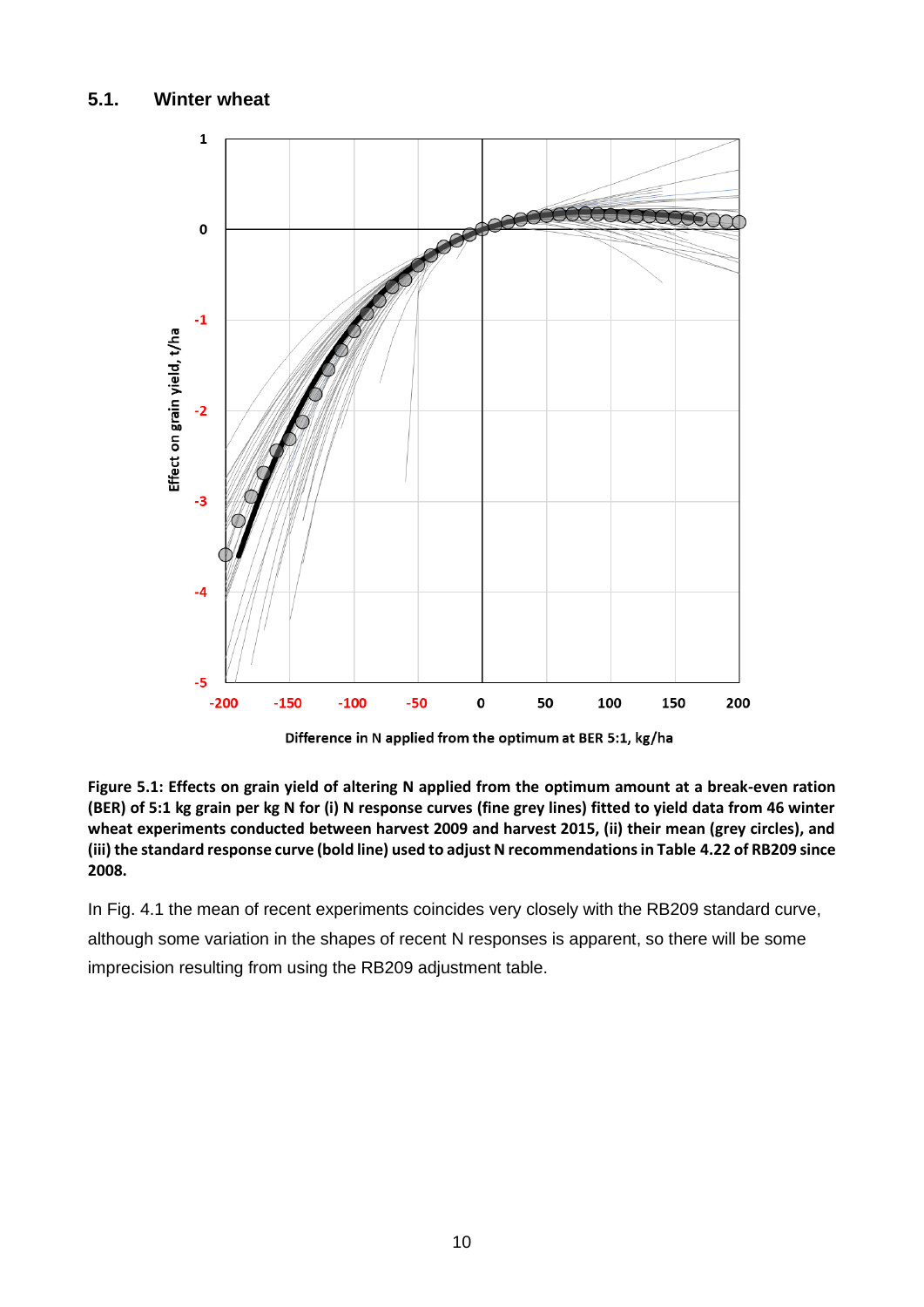**2008.** 



**Figure 5.2: Effects on grain yield of altering N applied from the optimum amount at a break-even ration (BER) of 5:1 kg grain per kg N for (i) N response curves (fine grey lines) fitted to yield data from 6 winter barley experiments conducted between harvest 2014 and harvest 2016, (ii) their mean (grey circles), and (iii) the standard response curve (bold line) used to adjust N recommendations in Table 4.22 of RB209 since** 

Few N response experiments have been conducted on winter barley since 2008. In Fig. 4.2 the mean of the six selected recent experiments coincides well with the RB209 standard curve for cereals, although, as with wheat, some variation in the shapes of recent N responses is apparent, so there will be some imprecision resulting from using the RB209 adjustment table. However, the imprecision only becomes significant when the deviation from Nopt at BER 5 is outside the range of approximately -80 to +100 kg/ha.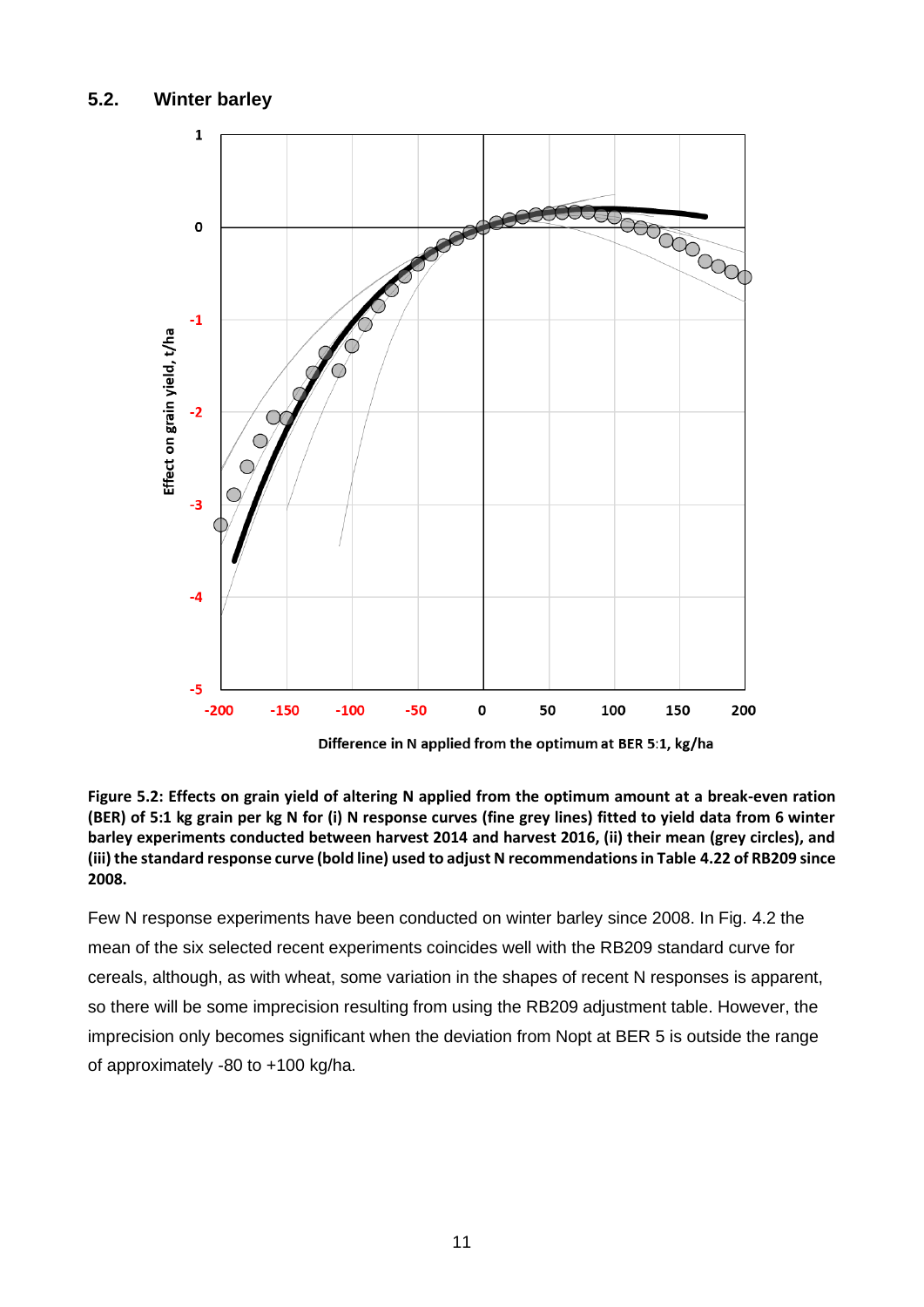

Difference in N applied from the optimum at BER 5:1, kg/ha

**Figure 5.3: Effects on grain yield of altering N applied from the optimum amount at a break-even ration (BER) of 5:1 kg grain per kg N for (i) N response curves (fine grey lines) fitted to yield data from 11 spring barley experiments conducted between harvest 2018 and harvest 2020, (ii) their mean (grey circles), and (iii) the standard response curve (bold line) used to adjust N recommendations in Table 4.22 of RB209 since 2008.** 

The N response experiments reported in Fig. 4.3 are derived from a recent project funded by AHDB and conducted by ADAS and SRUC in harvest years 2018, 2019 & 2020. The mean of the 11 selected recent experiments shows a possible need for slightly larger adjustments than are derived from the RB209 standard curve for cereals. As with winter wheat and winter barley, some variation in the shapes of recent N responses is apparent, so there will be some imprecision resulting from using a single adjustment table. The imprecision becomes significant when the deviation from Nopt at BER 5 is outside the range of approximately -40 to +80 kg/ha.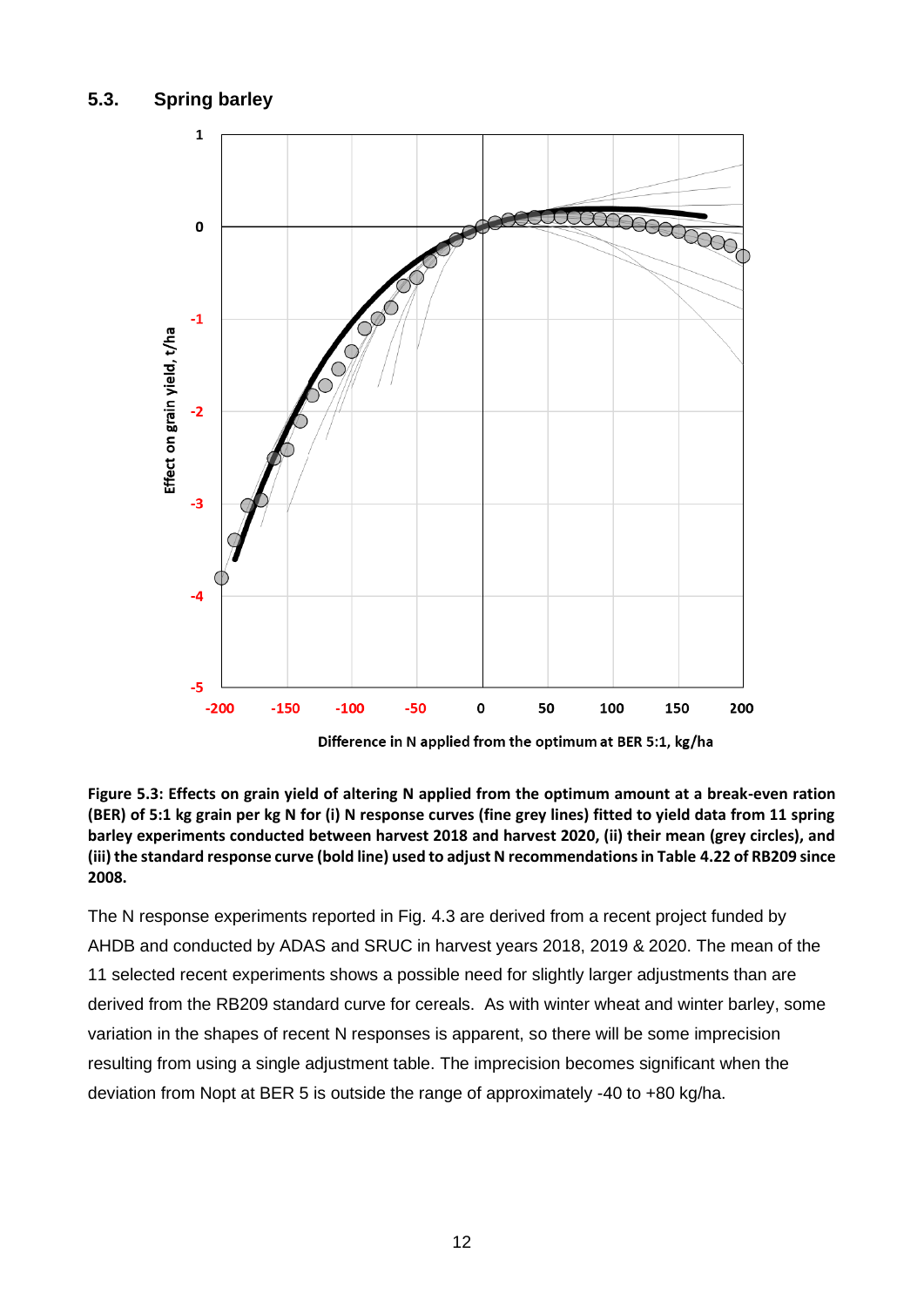#### **5.4. Winter oilseed rape**



Difference in N applied from the optimum at BER 5:1, kg/ha

**Figure 5.4: Effects on rapeseed yield of altering N applied from the optimum amount at a break-even ration (BER) of 2½:1 kg seed per kg N for (i) N response curves (fine grey lines) fitted to yield data from 22 experiments conducted between harvest 2006 and harvest 2013, (ii) their mean (grey circles), and (iii) the standard response curve (bold line) used to adjust N recommendations in Table 4.28 of RB209 since 2008.** 

The N response experiments reported in Fig. 4.4 are derived from projects funded by Defra, AHDB, Syngenta, BASF, & CF Fertilisers and conducted by ADAS in harvest years between 2006 and 2013. The mean of the 22 selected experiments shows very similar adjustments to those derived from the RB209 standard curve for oilseeds. The shapes of these N responses appear to vary somewhat less than for the cereals, so imprecision resulting from using the existing adjustment table in RB209 would appear to be slight.

### **6. Discussion**

The new tables in Section 2 indicate that, if grain and rapeseed prices were £200/tonne and £400/tonne respectively, the optimal change in use of ammonium nitrate fertiliser, due to doubling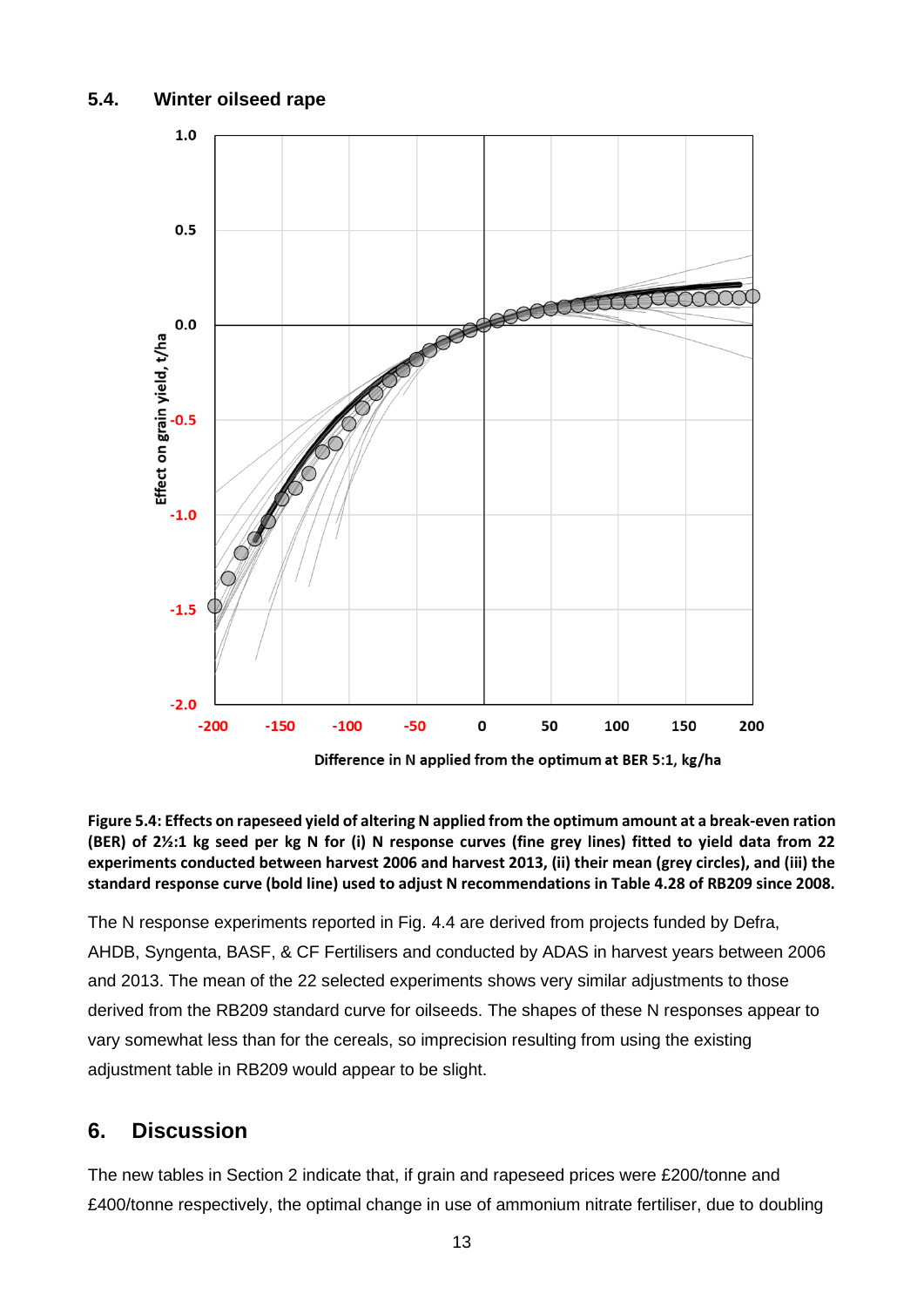its price from £345 (BER=5 for cereals & 2½ for oilseeds) to £690/tonne (BER=10 & 5), is to reduce its use by 50 kg/ha N on cereals and by 70 kg/ha N on oilseeds. Effects on yield would be relatively small at -0.36 t/ha and -0.25 t/ha respectively (Table 2.3). However, recent increases in oilseed prices to ~£500/tonne have mitigated the need to adjust fertiliser N recommendations for oilseeds to -50 kg/ha N (Table 2.2).

#### **6.1. Crop response differences**

The new evidence assembled here: (i) 46 experiments on winter wheat, (ii) 6 on winter barley, (iii) 11 on spring barley, and (iv) 22 on winter oilseed rape, appears to justify maintaining the way that price adjustments to recommendations are currently provided in RB209. The standard response curves used to determine these price adjustments relate well to the average response curves of all four crop types. The only question arising from this analysis is whether the slightly greater yield penalties from adjusting N applied to barley (greater than is predicted by the standard curve used for all cereals) indicate that adjustments for barley should be somewhat less than for wheat.

### **6.2. Further questions to be addressed in Part Two**

Part Two of this study will consider further issues raised by the increased expense of fertiliser N such as:

- Milling wheat management ... & malting barley
- Which crops and fields to prioritise with expensive N
- Which split(s) to prioritise
- The value of 'free N' from organic manures and legumes
- Product choice, e.g. Compounds v. straights; urea, AN & UAN, ±urease inhibitors.
- How to regard the value of fertilisers bought at different prices
- The value of precision in N decision-making
	- SNS analysis v Field Assessment Method
	- Over-winter-rainfall adjustments, cover-crop adjustments,
	- Leaf & grain analysis
	- Can variable rate N help?
- Implications for fertiliser rates next season (due to lower residues) and longer-term implications for N management if N prices remain high

Part Two will be reported in January 2022.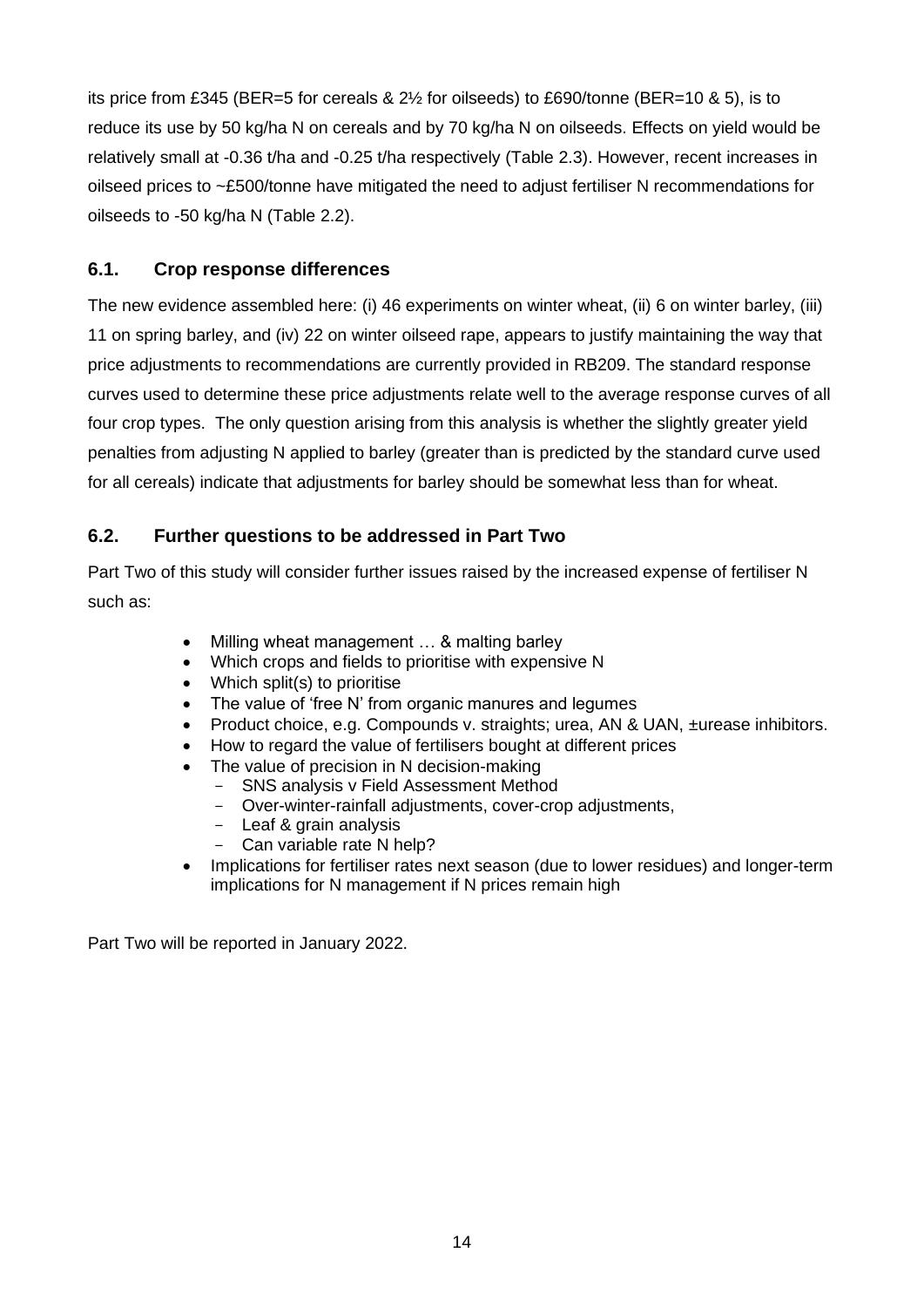### **7. References**

AHDB (2016) *The Nutrient Management Guide (RB209).* Accessed here Nov 2021.

Berry, P.M. & Spink, J.H. (2009). 'Canopy management' and late nitrogen applications to improve yield of oilseed rape. AHDB Project Report 447. Pp. 211. Accessed [here](https://ahdb.org.uk/canopy-management-and-late-nitrogen-applications-to-improve-yield-of-oilseed-rape) Nov 2021.

Crowther, E. M. & Yates, F. (1941). Fertilizer policy in wartime. The fertilizer requirements of arable crops. *Empire Journal of Experimental Agriculture* **9**, 77-97.

Defra (2010). *Fertiliser Manual (RB209). 8th Edition.* The Stationery Office, Norwich. Pp. 253 George, B. J. (1984). *Design and interpretation of nitrogen response experiments.* In *The Nitrogen Requirement of Cereals*. MAFF Reference Book 385, pp. 133–149, London: HMSO.

Jaggard, K.W. Qi, A. & Armstrong, M.J . (2009). A meta-analysis of sugarbeet yield responses to nitrogen fertilizer measured in England since 1980. *Journal Of Agricultural Science* **147**, 287–301.

Kendall, S., Holmes, H.F. & Berry, P.M. (2017). *Updating N fertiliser management guidelines for winter barley*. AHDB PR 571, pp. 87 Accessed [here](https://projectblue.blob.core.windows.net/media/Default/Research%20Papers/Cereals%20and%20Oilseed/pr571_final-project-report.pdf) Nov 2021.

Kendall, S.L., Fitters, T.F.J., Berry, P.M., Hoad, S.P. & Bingham, I.J. (2021). Updating nitrogen and sulphur fertiliser recommendations for spring barley. AHDB PR 635. Pp.188. Accessed [here](https://ahdb.org.uk/updating-nitrogen-and-sulphur-fertiliser-recommendations-for-spring-barley) Nov. 2021.

Kindred, D.R., Clarke, S.M., Sylvester-Bradley, R., Hatley, D., Roques, S., Morris, N., Knight, S., Langton, D. & Blake-Kalff, M.A. (2018). *Using farm experience to improve N management for wheat (LearN)* AHDB Project Report No. 596, Pp.82. Accessed [here](https://ahdb.org.uk/using-farm-experience-to-improve-n-management-for-wheat-learn) Nov. 2021.

Roques, S. Berry, P., Knight, S., Morris, N., Clarke, S. & Sagoo, L. (2016). *Review of evidence on the principles of crop nutrient management and nutrition for cereals and oilseeds.* AHDB Research Review No. 3110149017, Pp. 66.

Sylvester-Bradley, R., Kindred, D.R., Wynn, S.C., Thorman, R.E. & Smith, K.E. (2014). Efficiencies of nitrogen fertilizers for winter cereal production, with implications for greenhouse gas intensities of grain. *The Journal of Agricultural Science* **152**, 3-22. Available on CJO doi:10.1017/S0021859612000810.